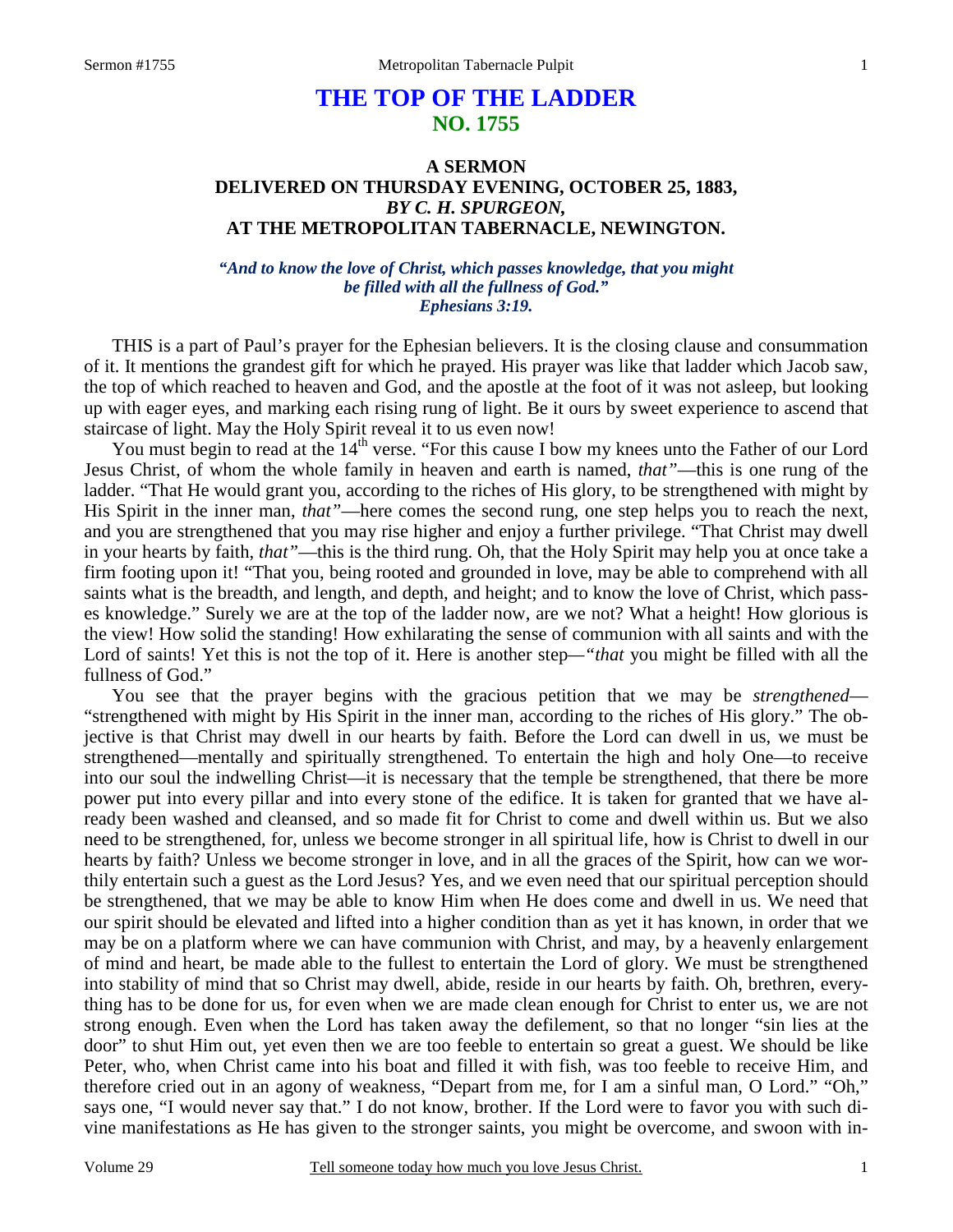ward faintness, almost desiring that Christ would not draw so near to you. If the Lord should appear to you in His glory, you would be afraid, and like John in the Apocalypse, fall at His feet as dead. You need to be strengthened, for how else could you endure the vision of His splendor, the divine excitement of His infinite love? Paul, therefore, begins his requests for the Ephesians with a prayer for more strength for their inner man. Let us pray it tonight—"O Holy Spirit, strengthen my feeble mind, that I may be able to receive more of my Lord. Give me more capacity, give me a clearer perception, give me a better memory, give me an intense affection, and give me a larger faith." This is the first prayer—that you may be strengthened according to the riches of His glory, with might by His Spirit in the inner man. Be eager for this; plead now with all your hearts for me and for yourselves, that we may all be strengthened by the power of the Spirit of our God.

 Now, having stood on the first step of the ladder, Paul goes on to pray that, when we are strengthened, we may be *inhabited,* that Christ may dwell in our hearts by faith. When the house is ready to receive Him, and strong enough for such a wondrous inhabitant, may Jesus come, not to look about Him as He did when He went into the temple—for we read that He looked round about Him with indignation, and did not remain there—but may He come on purpose to abide with us, not to tarry for a night and give us some transient visits of His love, sweet as that would be, but "that Christ may *dwell* in our hearts by faith." This will make you living temples for the indwelling Lord. Oh, but this is a great prayer, and when you are strengthened to receive so sacred a gift, may the Lord fulfill it to you till your communion with Christ shall be constant all the while you are awake, and when you awake in the night may you still be with Him, being even now, "forever with the Lord." I pray that you may no longer envy the disciples in their walk to Emmaus, as though they were the most privileged of all mankind because they had one walk with Jesus, but may your fellowship be such that you entertain the Savior day and night—going, may you take Him where you go, and staying, find Him where you stay. May you have His perpetual, unclouded presence with you, being strengthened up to that mark, for it is not every man that is capable of it. Oh, brethren, you must aspire to the power of grace at its fullest, being strengthened by the Spirit of God until Christ shall reside in your hearts by faith, that you may always see Him within you, having so clear a view of what Jesus is, and what He has done, that you may never again be vexed with doubts concerning Him or His word. May you have such familiar communion with Him that you may believe Him implicitly, and never dream of distrusting Him. As a child lies on its mother's bosom, so may you rest upon the love of Christ, leaning all your weight upon Him. May you never have to inquire for your Well-beloved, but know that He abides within you, as surely as your heart remains in living energy within your body. Be not afraid to ask, and seek, and believe for this, the ladder is meant to be climbed, this experience is attainable, Christ may dwell in your hearts by faith. This second step of the ladder is worth reaching. Rise to it, you struggling believers! The Lord bring us all to it by the Holy Spirit!

 And when we climb thus far, what next? This third step is a broad one, and it has three parts to it. Its first part is *establishment*—"That you, being rooted and grounded in love." When you are strengthened and when Jesus dwells in your heart, then you are no longer "carried about with every wind of doctrine," but you are rooted, like a cedar in Lebanon which receives but fears not the stormy wind. You are no longer upset by doubts and fears, as a bowing wall is thrown over by a breeze, for you are grounded like a well-built house, settled on its rocky foundation. Your wall has made its last settlement, and has settled down upon the eternal foundation which can never be removed, "Jesus Christ, the same yesterday, today, and forever." No man attains to this rooted and grounded state unless Christ dwells in his heart. The indwelling is necessary to the settlement of the house, but he that has Jesus dwelling in him laughs to scorn the whimsies and fancies which men call philosophies. He knows nothing about "advanced thought," for by the grace of God, he has advanced as far as he needs to advance, since he has come to live in Christ and Christ has come to live in him. What is there beyond this as to firmness of basis and foundation? If there is anything beyond this, we do not know it, nor want to know it. We are perfectly content and satisfied to remain with the love of Christ abiding in our souls—"that Christ may dwell in our hearts, that we may be rooted and grounded in love." For oh! When the heart gets grounded in love—when it loves Christ and feels the love of Christ shed abroad in it by the Holy Spirit, it says, "To where do you invite me? To what fair havens could I sail? With what do you tempt me? What can be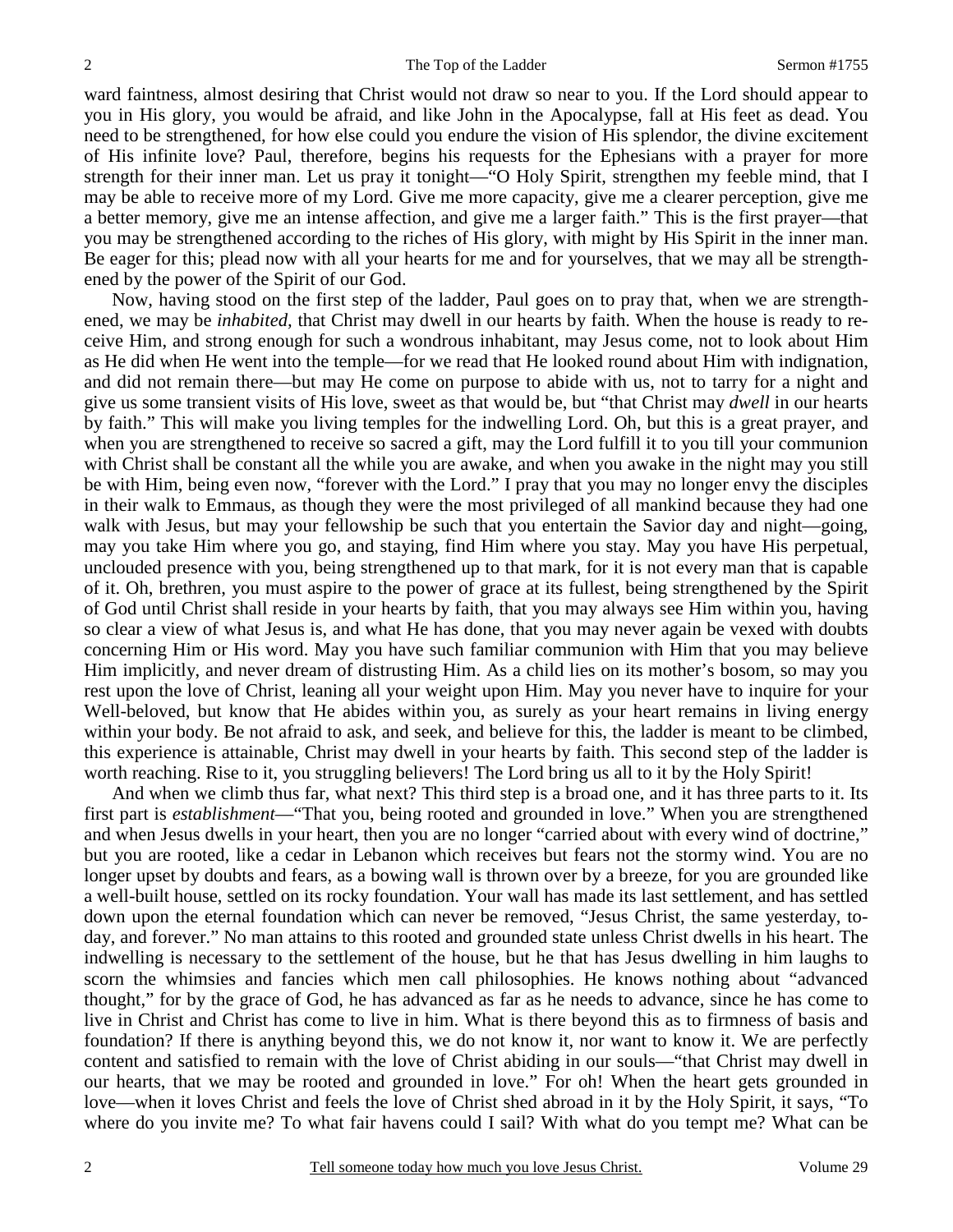#### Sermon #1755 The Top of the Ladder 3

sweeter under heaven or in heaven than that which I now enjoy, namely, the love of an indwelling Christ? Oh, evil sirens, you sing to me in vain! You might sooner tempt the angels in heaven to descend to hell than persuade my spirit to leave my Beloved who dwells in me and lives in me, and who has grounded and settled me in a deep sense of His eternal love."

 Side by side with this very blessed establishment in the faith, for which I would bow my knee as Paul did for the Ephesians, that you may all have it, comes a *comprehension* of divine love. How anxiously do I desire your firm settlement in the truth, for this is an age which needs rooted and grounded saints, this is a time when men need to be confirmed in the present truth and to hold it as with an iron hand. Side by side with that, however, we would have you receive this further blessing, namely, a comprehension of the love of Christ, "That you may be able to comprehend with all saints what is the breadth, and length, and depth, and height," that you may have no crude idea, but a clear and definite understanding of what the love of Christ is to you. As a mathematician makes calculations and arrives at clear ideas, as a mechanic cubes a quantity and takes its length, and depth, and height, so may the Lord Jesus Christ's love be to you no more an airy dream, but a substantial fact, about which you know distinctly, being taught of the living God by the Holy Spirit. You know that Christ's love is an eternal love, without beginning, an everlasting love, without end, a love that knows no boundary, a love that never lessens and cannot be increased, a love that burns freely in His heart towards you as an unworthy, undeserving sinner, a love which led Him to live for you in human nature, and to die for you in His own body on the cross, a love which made Him stand sponsor, surety and substitute for you, and led Him to bear your load of sin, and die while doing so, and bury that sin of yours in a sepulcher out of which it never shall rise. You know that it is a love which made Him rise again and mount the heavens and sit at the right hand of God, still doing all for you—living, that you may live, pleading, that you may be preserved, preparing heaven, that you may come there to dwell with Him, and intending to come by-and-by that He may receive you to Himself, that where He is, there you may also be. Oh, beloved, this is a delightful thing, first to be strengthened, then to have Christ dwelling in you, and then to begin to know the measure of His immeasurable love. This is to be taught of God, when you are able to speak of height, depth, length, breadth, and so see the Savior's love to be a tangible, real, practical, efficient thing. How blessed to comprehend that divine love which, after all, is incomprehensible! I know that some of you who have been lately converted think that you know all about it, but you do not, for I tell you freely that some of us who have now known the Lord for a third of a century must still confess that we have only coasted along the shore of this great world of love, while into the center of the bright continent we have never yet been able to penetrate. I could introduce you to friends who have been 50 years in Christ and though they hold a constant jubilee in the sense of His love, yet they will tell you that they are only scholars on the lowest form, beginning to spell out the alphabet of the grace of our Lord Jesus Christ You do not know what lies before you, young saints, but press on, ask the Lord to make you stronger, and you shall then entertain your Lord as a perpetual guest within your bosom. And you shall come to know what fathers in the church have loved to learn, the heights and depths of unsearchable love. Be this our prayer at this moment—

> *"Come, dearest Lord, descend and dwell By faith and love in every breast! Then shall we know, and taste, and feel The joys that cannot be expressed! Come fill our hearts with inward strength Make our enlarged souls possess And learn the height, and breadth, and length, Of your immeasurable grace!"*

Do not overlook the third part of this subject, which is "that you may know the love of Christ, which passes knowledge"—that you may have *acquaintance* with that love which can never be fully known. This is the subject upon which I would briefly speak, taking the whole verse as a step that leads to another step. "That you may know the love of Christ, which passes knowledge, *that"*—and now we come to the top step of all—"that you might be filled with all the fullness of God."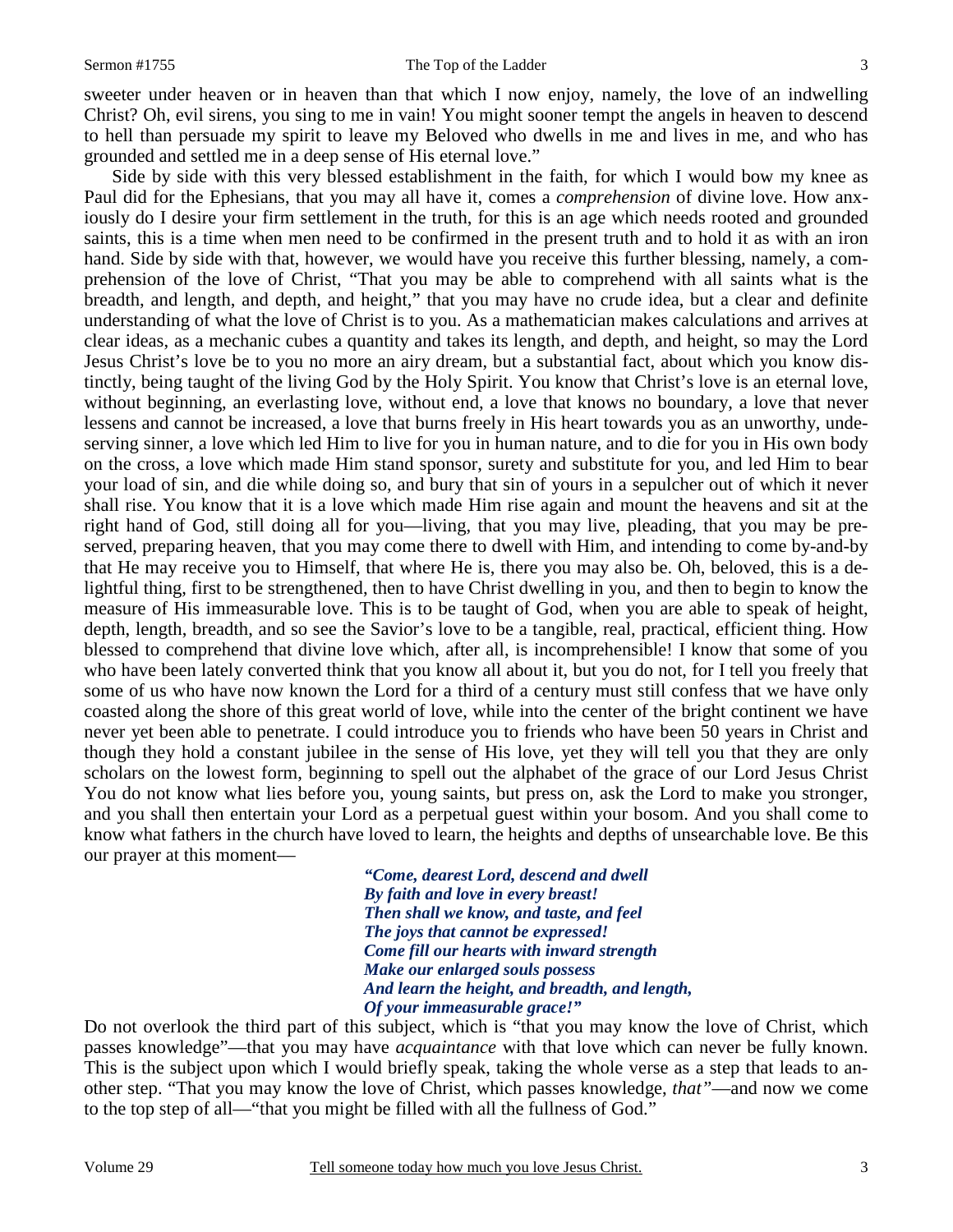Here are four things to talk about—*to know the love of Christ,* secondly, *to know it so as to be filled with all the fullness of God,* thirdly, *to be filled with the fullness of God,* and then, fourthly, *being full, what then?* Does not that mean that when we are full we shall overflow to the glory of Him who filled us? God grant that we may! May the fullness of Jesus be glorified by our holy and useful outpourings!

**I.** First, then, TO KNOW THE LOVE OF CHRIST. Observe that Paul was not praying for people who did not know the love of Christ in the ordinary meaning of the term. They did know it, they had heard all about it from Paul. They had read about it in his epistles and in other gracious records. They knew the whole story of the love of Christ through apostolic teaching. Yes, and they knew it by faith, too. They had believed in the Lord Jesus Christ unto the salvation of their souls, so that in the first verse of this epistle he calls them, "saints which are at Ephesus, and the faithful in Christ Jesus."

 What does he mean by his prayer that they might know the love of Christ? He intended another kind of knowledge. I know very many people, that is to say, I have read about them. I have heard of them. I have seen them in the streets and they touch their hats to me, and I do the same to them. And thus I know them. This is a slender form of knowledge, yet I fear it is the kind of knowledge which most men have of Christ. They have seen Him. They have looked to Him, and blessed be His name, there is life in a look, but they have gone no further. Even such a knowledge as that which comes by trembling faith is a knowledge that saves. But I will tell you the people I know best. They live with me in my own house. I see them every day, I am on the most familiar terms with them, and this is the knowledge here intended. Read our text again. "That Christ may dwell in your hearts by faith" and then—"that you may know the love of Christ." Is not this the best way of knowing it? Jesus resides in your heart, which is the center of *your* love, and then you know *His* love. He teaches you to love Him, and as you learn the sweet lesson, you begin to know how Jesus loves you. You come to know Him by personal acquaintance, by having Christ dwelling in you so that you see Him, hear Him, feel His touch and enjoy His blessed company. This kind of knowledge is the most precious of all knowledge, whatever the subject may be.

You see the *method* of this knowledge, the way in which it comes to us. It is a sure and efficient way, for by having Jesus dwell in us, and by becoming rooted, and grounded in love to Him, we come to know Him as we can never know Him by being taught by our fellow men, or by all the reading or study in the world. This is the highest style of the science of Christ Crucified, for this comes of personal proof and experiential test, and therefore it is not to be taken from us, but is woven into our consciousness. We have been taught by certain modern philosophers that we do not *know* anything. I fancy our friends are not far off the mark if they only speak for themselves, but I object to their representing *us*. They tell us that we only know that our senses have been operated upon, and perhaps we may know that certain things do thus operate, but we can hardly be sure of that. One of these philosophers kindly says that religion is a matter of belief, not of knowledge. This is in opposition to all the teaching of Scripture. Take your pencil and read through all the Epistles of John, and mark the word "know." It is repeated continually. In fact, it is the key word of the apostle's letter. He writes perpetually, "We know; we know; we know; we know." Truly, brethren, we *know* the love of Christ. When Jesus dwells in us, we do not merely believe in His love as a report, but we enjoy it as a fact. We have made its acquaintance, we have tasted, we have handled, we have experienced this heavenly gift; what a favor! To know the love of Christ! Do not forget that this only comes of Christ's dwelling in us, and of our being rooted and grounded in love to Him.

 "We cannot be certain of anything," someone says. Well, perhaps *you* cannot. But the man who has Christ dwelling in him says, "There is one thing I am certain of, and that is the love of Christ to me. I am assured of the loveliness of His character and the affection of His heart. I perceive that He Himself is love and I am equally clear, since He has come to live with me, that He loves *me,* for He would not have lived in my heart at all if He had not loved me. He would not cheer and encourage me. He would not rebuke and chasten me, as He does, if He did not love me. He gives me every proof of His love, and therefore I am sure of it. I will have no question raised or if *you* raise it, you will kindly understand that I do not raise it, for I have come to this, I know the love of Christ."

 What a blessed knowledge this is! Do they talk of science? No science can rival the science of Christ Crucified! Knowledge? No knowledge can compare with the knowledge of the love that passes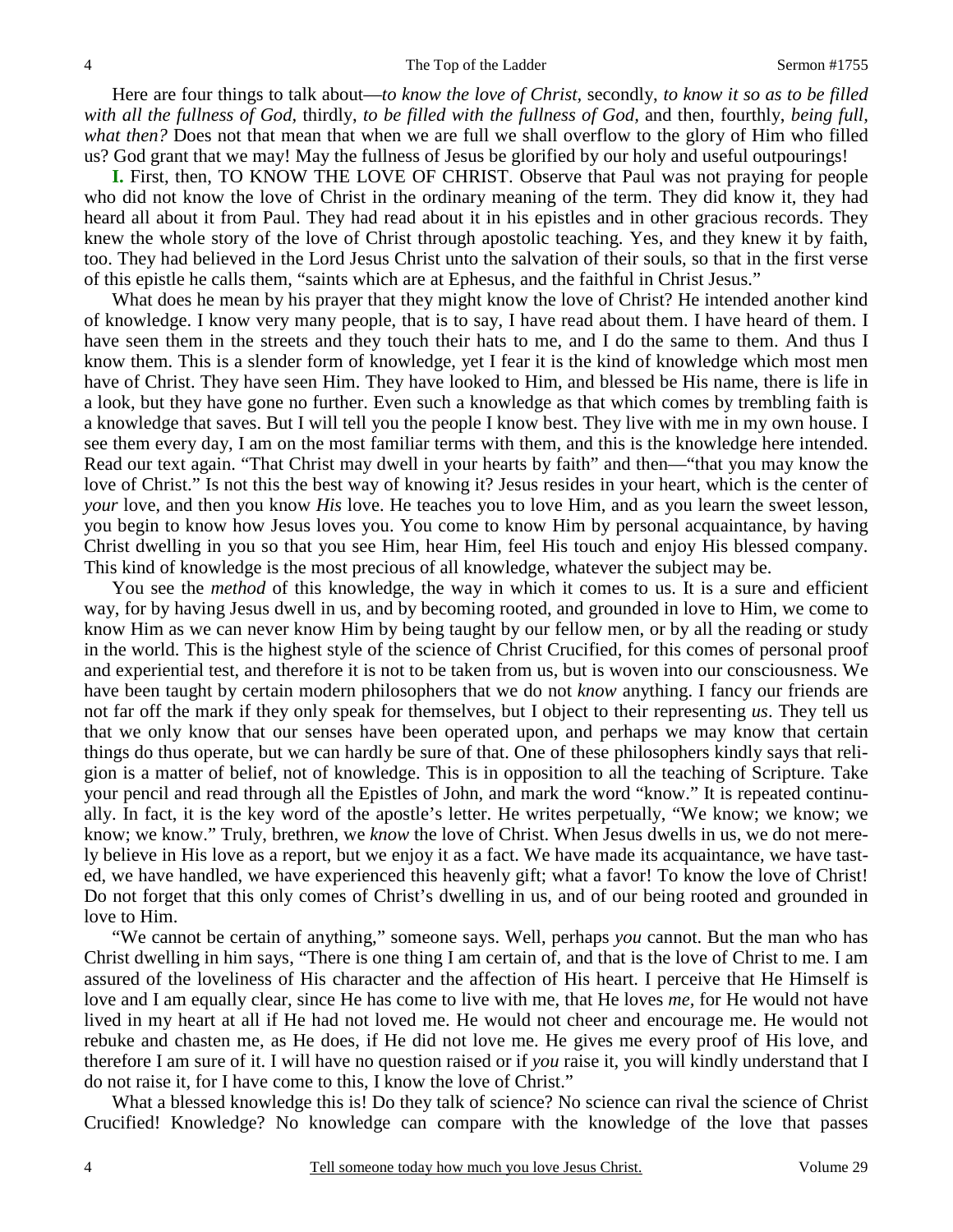#### Sermon #1755 The Top of the Ladder 5

knowledge. How sweet it is to know love! Who needs a better subject to exercise his mind upon? And how precious is the love of Christ! The sweetest of all the sweets that life can yield—the source of love, the mirror of love, the model of love, the love which surpasses all love, as the knowledge of it surpasses all knowledge. Who would not be a scholar when the book he reads in is the heart of Christ? Who would not be a student when the science is Christ Crucified, the lesson book Christ manifested, the tutor Christ glorified, and the prize Christ enthroned in the heart? Jesus is most dear from every point of view, but how charming is it to see Him in the light of love, so as "to know the love of Christ"!

 You see, then, *the way in which we come by our knowledge,* and *the certainty* there is in it, and *the sweetness* of the subject. I shall have to show you, as we go on, *the efficacy* of this knowledge, for when we know the love of Christ that passes knowledge, it follows before long that we come to be *filled* with all the fullness of God. Here is a sweet perfume brought into a man's house. For substance it seems to be a little thing, it can lie on his finger. Wait a few minutes and it has actually filled the room. Everyone exclaims, "What sweetness!" The fragrance perfumes the entire chamber. They open the door, the delicious scent is in the passage, it has gone upstairs into every bedroom, till the fragrance is diffused through the entire house, and if you open a window it invades the street and charms the passersby. If the love of Christ is really known in the soul, it is like a precious box of rarest aromatics, it diffuses itself till it fills our entire being. I do not wonder to find my text saying, "And to know the love of Christ, which passes knowledge, that you might be filled with all the fullness of God," for the love of the Lord Jesus is the most filling thing in existence. In Him dwells all the fullness of the Godhead bodily and you are complete in Him, for of His fullness have all you received, and grace for grace, how can we be otherwise than filled?

**II.** We must dwell a minute on that rung of the ladder to which we have ascended—TO KNOW SO AS TO BE FILLED.

 It is not every kind of knowledge that will fill a man. Many forms of knowledge make a man emptier than he was before. The knowledge of earthly luxuries tends to make a man hunger for them, and so a new vacuum is created in his mind. When he perceives that there is this or that delight to be had, then he becomes discontented till he gets it, and so he is emptier than he was before. Much of human knowledge is described by the apostle thus, "Knowledge puffs up; but love builds up." Sometimes the more men know the greater fools they become, for knowledge is not wisdom, though wisdom cannot be without knowledge. Knowledge in the hands of a fool is but a means of publishing his folly. Wisdom is the flower which grows out of knowledge, but all knowledge does not bear that flower, much of it is barren. Brethren, if you get knowledge of Christ's love, it is a filling knowledge, for it contents the soul. When a man knows the love of Christ to him, every part of his being is satisfied. We are made up, as it were, of a number of horseleeches, every one of which cries, "Give. Give." Here is the heart craving for something to love. Oh, but when you love Christ, you have a heart's love that will satisfy you for all time! Where can such sweetness be? Your heart shall never go hungering again. His charms shall hold you fast. There is the intellect, what a horseleech it is! It is always craving for more—more certainty, more novelty, more wonder. But when the intellect comes to know Christ, it acknowledges that in Him dwells all wisdom. To know the Eternal Son is to know the Father, and this is a knowledge which rests the understanding and fills up the mind. Imagination itself is content with Jesus. Hope cannot conceive anything more lovely, she gives up all attempts to paint a fairer than He, and she cries, "Yes, He is altogether lovely. This is my beloved, and this is my friend. O, you daughters of Jerusalem!" No power or passion that is vital to our manhood is discontented with the Lord Jesus Christ. Before conversion we gad abroad, and go to this house and to that to pick up scanty meals. But when Christ comes home to dwell with us we sup with Him, and no more go out, since there is nowhere to be found anything that is as good as He, much less anything that can be better than He. When the love of Christ enters the heart, it is swiftly filled with a perfect satisfaction. A certain divine, not a thousand miles away, who has no very great love for the gospel, says that he can influence and enlighten most people except those who hold the views of a certain "notorious individual." That epithet I take to myself. He adds, "When once they receive his doctrinal teaching there is no stirring them an inch." Blessed be God for that. I scarcely hoped that the work was so well done, and I am glad of the worthy gentleman's certificate. So it is, when once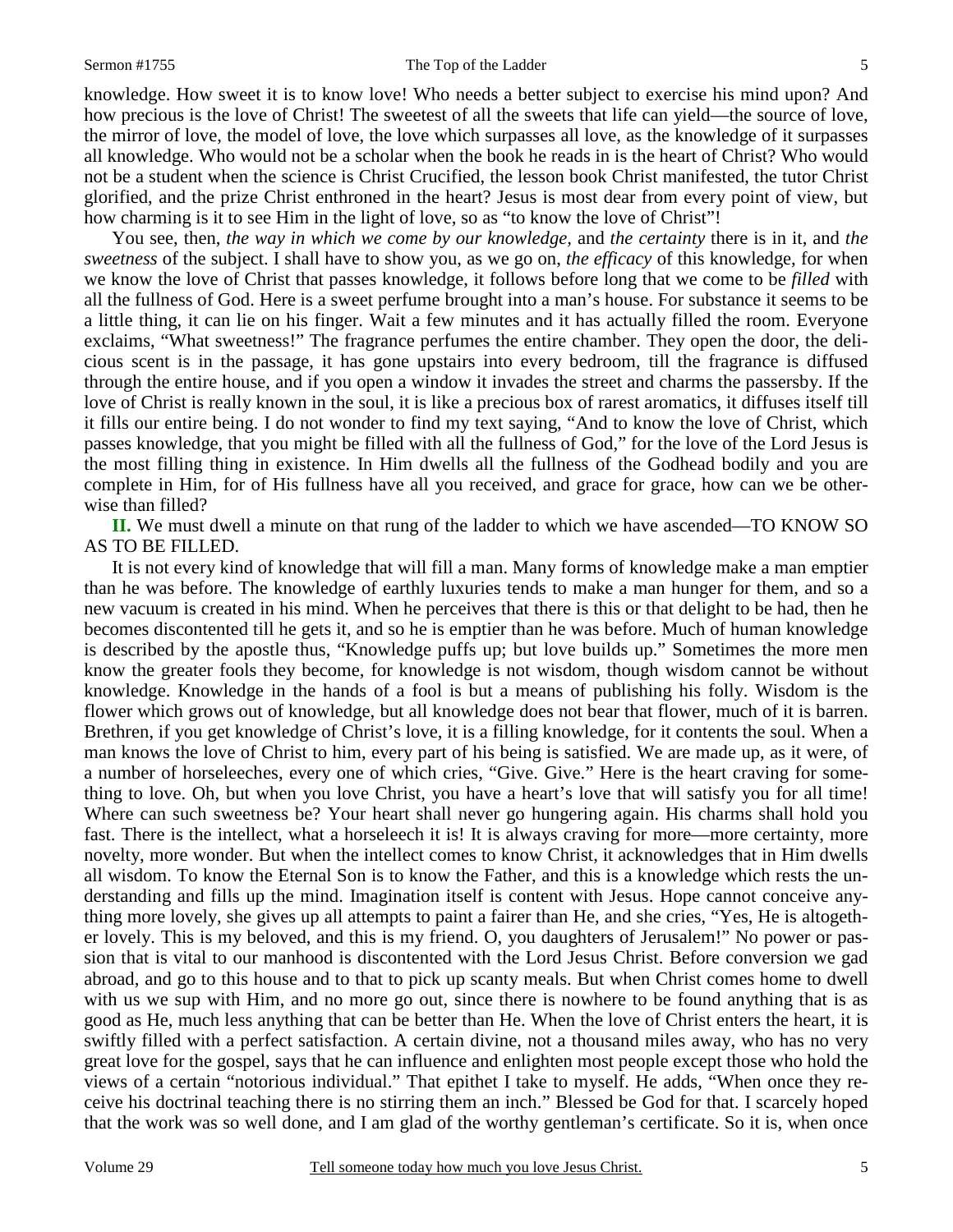you cast anchor in the port of Christ's love, you wish for no more voyages. You will not change when you feel that it is well with your soul. You are convinced that there is no better article in the market than that which your soul has learned to feed upon, and so you are not inclined to go further and fare worse.

 Again, when the soul comes to enjoy Christ, it is filled in a most emphatic sense. It is not merely satisfied, but overjoyed. One said to me the other day, "I am sure that you have a contented heart." "Well," I replied, "if I were pinched with poverty you might talk of my contentment, but God blesses me so richly that I have passed beyond mere contentment, I have all things and abound. I feel as if I can bless God all day long." Christ's people are not merely safe and contented, they are filled. And well they may be, for there is enough in Christ for millions, and yet He is altogether ours. He has given Himself to us as a glorious whole. A little patrimony may make a man contented, but what shall we say when our heritage is Christ Himself? Contented? Why, our heart leaps as we survey our infinite portion—

# *"In the heavenly Lamb thrice happy I am*

## *And my heart does dance at the sound of His name."*

When you live in the full enjoyment of the Lord's presence and abide under a sense of His love, you feel happier than tongue can tell. Your heart is too full to hold, it is like a vessel needing vent, it possesses a joy unspeakable and full of glory.

 Once more, when the love of Christ comes to work upon the soul, when it brings with it all its choice treasures, then the mind of the believer is filled with the fullness of God. What is it that the love of Christ gives to the objects of it? Let me ask another question. What is it which is worth having that it does *not* give? He gives us light for our darkness, eyes for our blindness, food for our hunger, cleansing for our defilement, garments for our nakedness, healing for our sickness. He gives us strength for our weakness, joy for our sorrow, comfort for our distress, deliverance for our peril, and triumph for our conflict. When Jesus comes to dwell in the heart, He brings with Him such furniture, such provision, that our entire nature is equipped, furnished, provided for, in a word, "filled with all the fullness of God." Christ does not long dwell in an unfurnished house. Oh, you that have a poor, poverty-stricken religion of which you have to say, like the elder brother in the parable, "These many years did I serve you, neither transgressed I at any time your commandment: and yet you never gave me a kid, that I might make merry with my friends," I beseech you, say so no more. Come, brother, alter that tune, and hear what the great Father says, "Son, you are always with Me, and all that I have is yours." If Christ dwells in your heart, His Father is your Father, His God is your God, His heaven is your heaven, yes, and His throne shall be your throne, for He will make you to sit where He sits at the right hand of God in glory. Oh, the blessedness of knowing the love of Christ! It fills the spirit to the fullest.

**III.** In a sentence or two I will pass over the third point, namely, WHAT IT IS TO BE FILLED WITH ALL THE FULLNESS OF GOD.

 Does it not mean that self is banished, for if the fullness of God has filled you, where is room for self? Does it not mean that the soul is perfectly charmed with all that God does for it, "Filled with all the fullness of God"? Does it not mean that every power of the entire nature is solaced and satisfied? Does it not mean that the whole man is occupied and inhabited by God—that the whole nature becomes permeated with grace, saturated with love, satisfied with favor, and full of the goodness of the Lord? I will not talk more of it at this time. I hope that you will know by experience what that fullness means, if you do not know it already. May the Holy Spirit give you this glad experience!

**IV.** I want to come to the practical point that WHEREVER CHRIST DWELLS IN THE HEART BY FAITH WE RECEIVE THE FULLNESS OF GOD INTO OUR SPIRIT, WITH THE DESIGN THAT WE MAY OVERFLOW.

 Brothers, sisters, I dare say you know what it is to be empty. Have you ever tried to pray when you are empty? Yes and the result is a very empty prayer. "Out of nothing comes nothing." And when there is no prayer in you, and you pray, why, it is no prayer at all. You try to praise, but if there is no praise in you, your attempted hallelujahs languish and expire. If true praise comes forth from you, it must first have been within you. But do you know what it is to pray when you are full of prayer? When the Lord has filled you with hunger, and thirst, and desires, and hopes, and expectations, what an overflowing of prayer is with you! When the season of prayer is over, and you go down to business, you cry, "Alas, I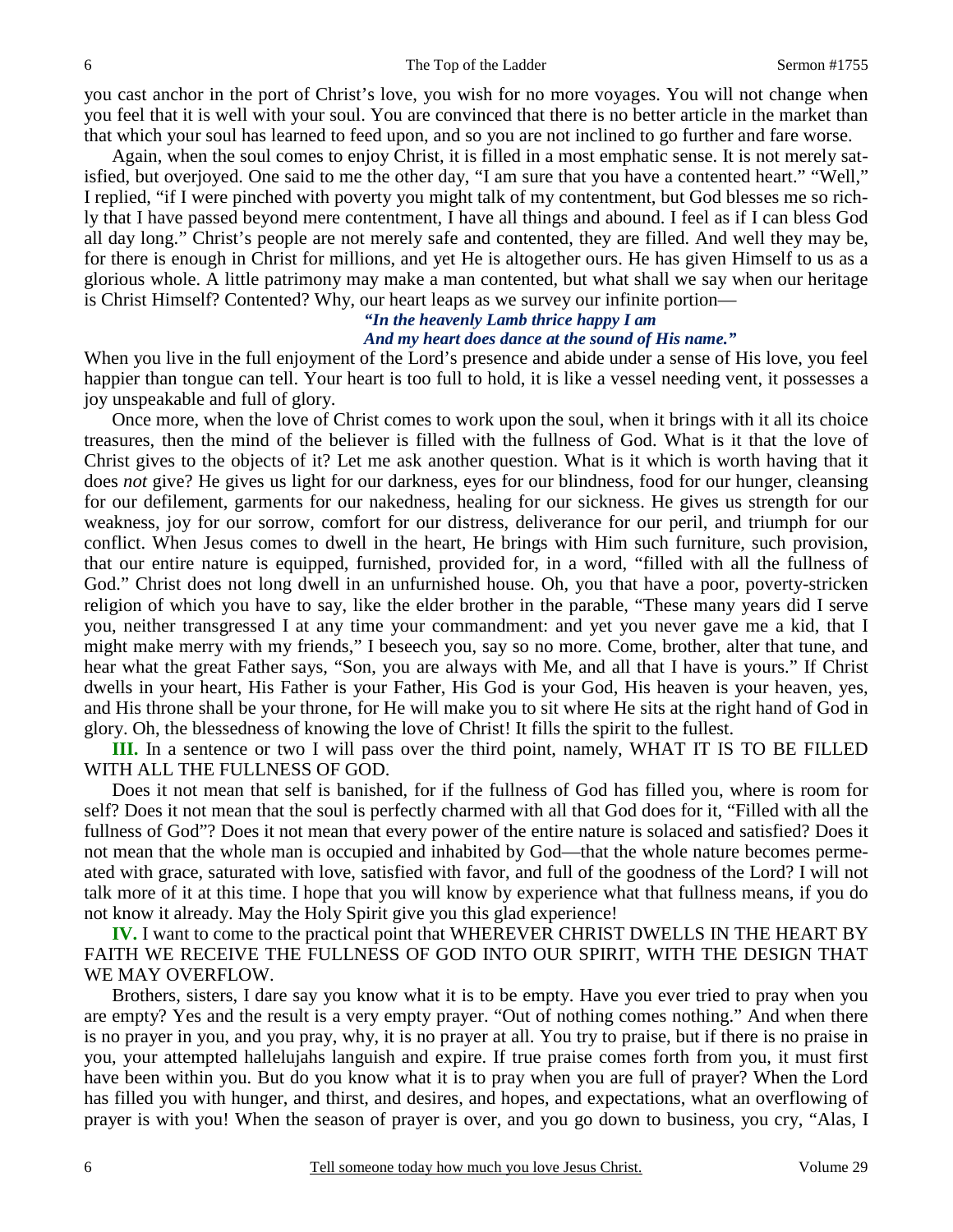### Sermon #1755 The Top of the Ladder 7

never knew a quarter of an hour fly so quickly as this has done! How refreshed I am! I made no effort to pray, but I poured out my soul like water before the Lord." Yes, because you have been filled with all the fullness of God, therefore you have prayed readily and with fullness. In singing, you have felt the same plenitude of devotion. Sometimes when you have been praising the Lord, you have wished that you had all men's tongues in your mouth, and that you had all the songs of birds at your command, and all the music of the spheres. You have desired to make the stars your keyboard, to play upon them a glorious *Te Deum,* and yet you would not even then have praised your God as your heart desired. When you are full of praise, then you praise, indeed. It is a blessed thing for our heart to get full towards God, for then we worship Him with a full soul. It may be only full of regrets, repentances, and desires, but yet if it is full, it is a blessed fullness. Even if you are only full of groans, and cries, and entreaties, it is well. When God dwells in you by the Holy Spirit, as the Spirit of supplication and devotion, then you live towards God with vigorous life.

 And dear brethren, when you are all full of divine grace, you are filled for all the circumstances of life. You have lately buried a greatly beloved one. The news came upon you all of a sudden, but you were not afraid of evil tidings. Why, because your heart was "fixed, trusting in the Lord." When the sad bereavement came, it did not overwhelm you, at another time it might have done so, but the Lord was pleased to fill you with His presence that you were quite prepared for the trouble. Tomorrow morning if you go into the world filled with the fullness of God, afflictions may come in business, perhaps an extra heavy account will be sent in, and you will be perplexed as to how to meet it, but you will not mind. You will be ready for the difficulty because the fullness of God will ballast you and save you from the rough winds. Perhaps tomorrow you will meet with a great success, and if you are not full of grace you will grow proud and lifted up, but if you are filled with all the fullness of God, if the Lord should make you as rich as Solomon, you would not grow worldly. If you are filled with all the fullness of God, you are as ready for prosperity as you are for adversity, and whatever happens to you in the future you will be prepared for it. If you are called upon to confess His name, if you are filled with all the fullness of God, courage will be yours, and if you are called to endure great suffering, patience will be ready, for the God of patience will grant you strength equal to your need. If a knotty problem poses you, and you are filled with God's wisdom, you will work it out. If you go forth filled with God, you are provided for every emergency. Come slander or prosperity, whatever shape the temptation may assume, if the love of Christ has filled you with the fullness of God, you are ready for it. Look how prepared you will be to meet your brethren and benefit them. Suppose you should meet one in a little gathering of believers, and they should ask you to speak a word, if you are full, your speech will be worth hearing, but if you are empty, your communications will be also empty. Sometimes when we preach we are conscious of unfitness for the work because our soul is poverty-stricken. There cannot be much in our mouths if there is little in our hearts. Out of an empty sack you cannot shake a bushel of wheat, even if you shake it very hard. I have heard a brother pray a wearisome while, and I believe he was long because he had nothing to say. A horse can run many miles if he has nothing to carry. Long prayers often mean wind and emptiness. If you are full with a divine fullness, your lips scatter gems more precious than pearls and diamonds. Filled with all the fullness of God your paths, like God's paths, drop fatness. Do you not know Christian men of that sort? They are millionaire Christians who make others rich. I know saints whom I rejoice to visit because I always learn from them. It is a privilege to be in the company of full saints, just as it is a misery to hear the clatter of empty professors. It is said that we English people feel delighted if we sit by the side of a lord, this I know, that if I get into the company of one of God's aristocracy, and have a quarter of an hour's talk with him, and a little prayer as well, I feel quite lifted up. My heart is glad within me when I see the grace of God abundant in a brother or sister. I want you, brethren, to be full of sympathy, full of pity, full of mercy, full of wisdom, and when your brethren hear you speak, they will be as men who have found running springs and filled up their vessels.

 Lastly, if the love of Jesus Christ is in us so that we are filled with all the fullness of God, how ready we shall be to meet common folk that are not the Lord's people as yet! We shall have a word on wheels for all who cross our path. You find it difficult to get the right words at the right time when you are talking to seekers. Just so, brothers and sisters, but may not that be, because you are not full up to the brim?